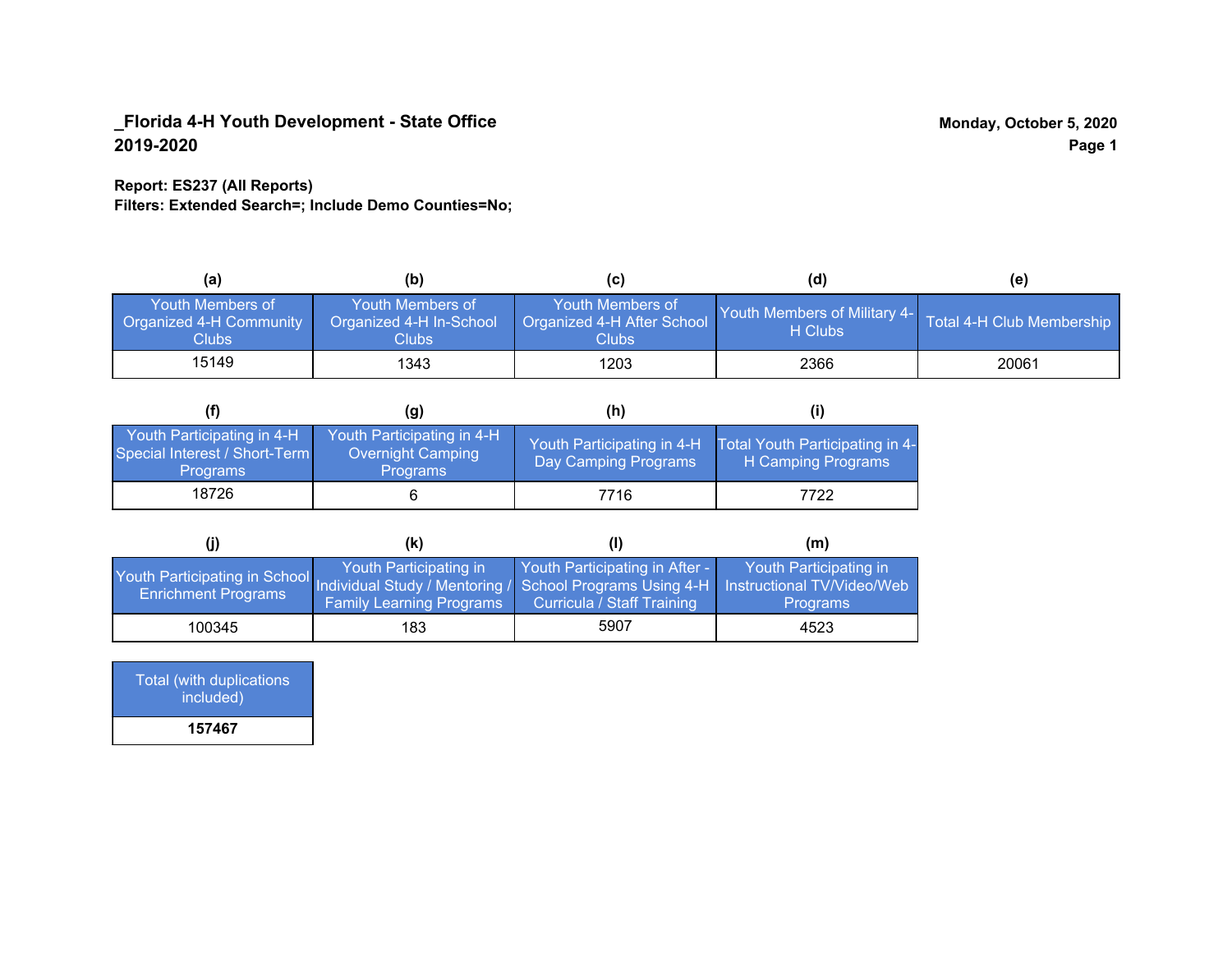**Filters: Extended Search=; Include Demo Counties=No; Report: ES237 (All Reports)**

### **School Grade (duplications eliminated)**

| Kinder | 1st  | 2nd' | 3rd | 4th | 5th                           | 6th | 7 <sup>th</sup> | 8th  | 9th  | 10th |      |      |    | 11th 12th Post HS Not in School Special |    | Total  |
|--------|------|------|-----|-----|-------------------------------|-----|-----------------|------|------|------|------|------|----|-----------------------------------------|----|--------|
| 6676   | 9685 | 9090 |     |     | 15608   35340   34618   20327 |     | 5103            | 4583 | 3034 | 2669 | 1995 | 1845 | 53 | 387                                     | 75 | .51088 |

# **Gender of 4-H Youth Participants (duplications eliminated)**

| Male  | Female | Total  |
|-------|--------|--------|
| 73702 | 77386  | 151088 |

# **Place of Residence of 4-H Youth Participants (duplications eliminated)**

| i Farmi | Towns of under 10,000 and<br>rural non-farm | Towns and cities (10,000-<br>50,000), and their suburbs | Suburbs of cities of over<br>50.000 | Central cities of over 50,000 | Total  |
|---------|---------------------------------------------|---------------------------------------------------------|-------------------------------------|-------------------------------|--------|
| 5110    | 23816                                       | 31501                                                   | 44133                               | 46528                         | 151088 |

# **Total 4-H Youth Participants (duplications eliminated)**

Total

**151088 Note: The four totals on this page should all match.**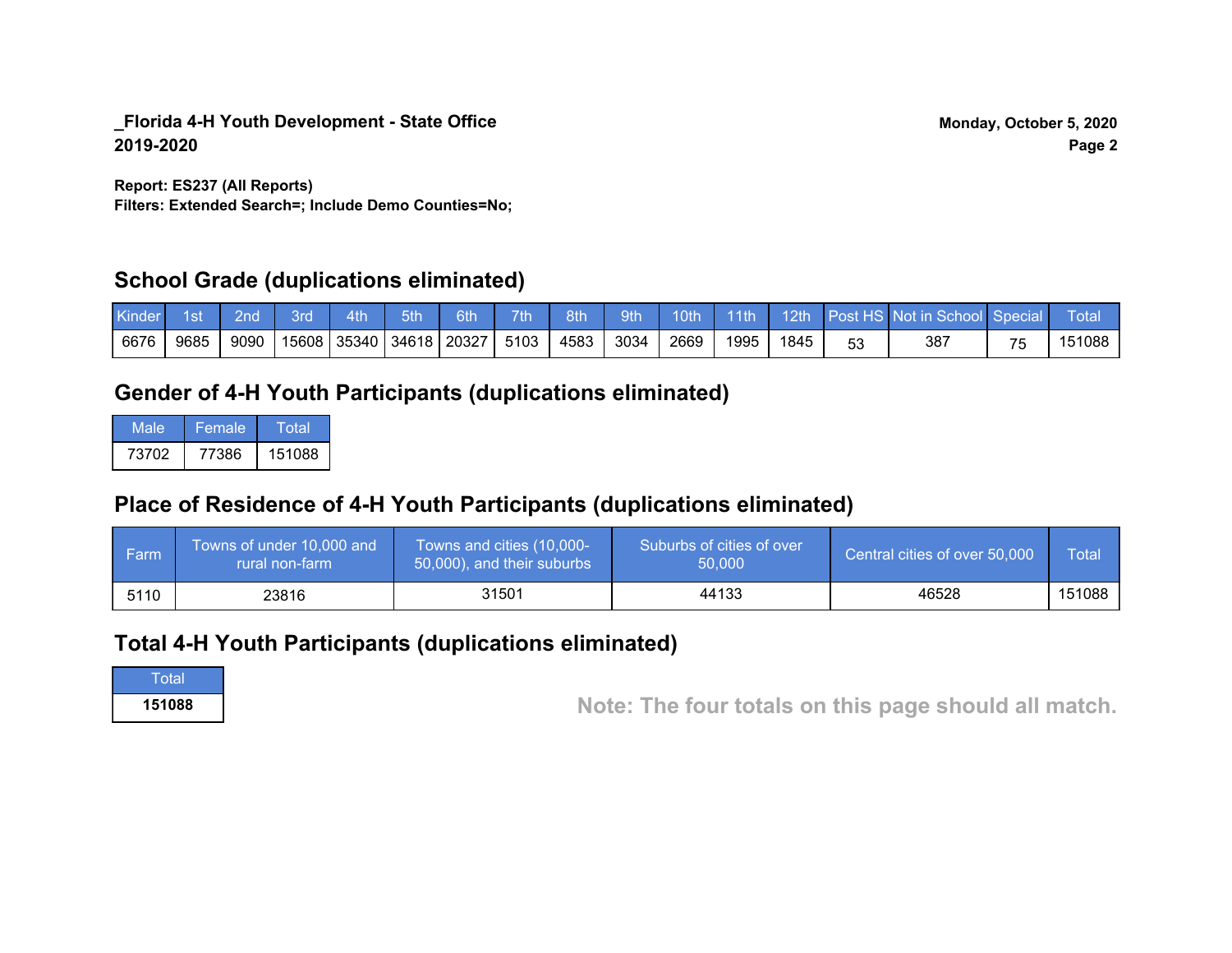#### **Report: ES237 (All Reports)**

**Filters: Extended Search=; Include Demo Counties=No;**

| <b>ETHNICITY</b>          | <b>TOTAL YOUTH</b> |
|---------------------------|--------------------|
| <b>Hispanic or Latino</b> | 35219              |
| Not Hispanic or Latino    | 115869             |

Directions: Type in the appropriate numbers for your project. Ethnicity is separate from race. YOu should indicate an ethnicity category for each participant and all racial categories that apply to each participant (i.e. a participant of more than one race would be recorded in each applicable racial category). Ideally, your total participants should equal the total of numbers in your ethicity section. Totals of racial categories will be equal to or greater than your total participants if they all report racial information.

4-H Youth Participants: Any youth taking part in programs provided as a result of action by extension personnel (professional. Paraprofessional. And volunteer). This includes youth participation in programs conducted through 1862, 1890, and 1994 land-grant universities, EFNEP, urban gardening, and other programs that may not actually use the 4-H name and emblem with participants.

| <b>RACE</b>                               | <b>TOTAL YOUTH</b> |
|-------------------------------------------|--------------------|
| American Indian or Alaskan Native         | 1064               |
| Asian                                     | 3206               |
| <b>Black or African American</b>          | 30650              |
| Native Hawaiian or other Pacific Islander | 413                |
| White                                     | 107031             |
| Youth Indicating More Than One Race       | 7941               |
| Undetermined                              | 783                |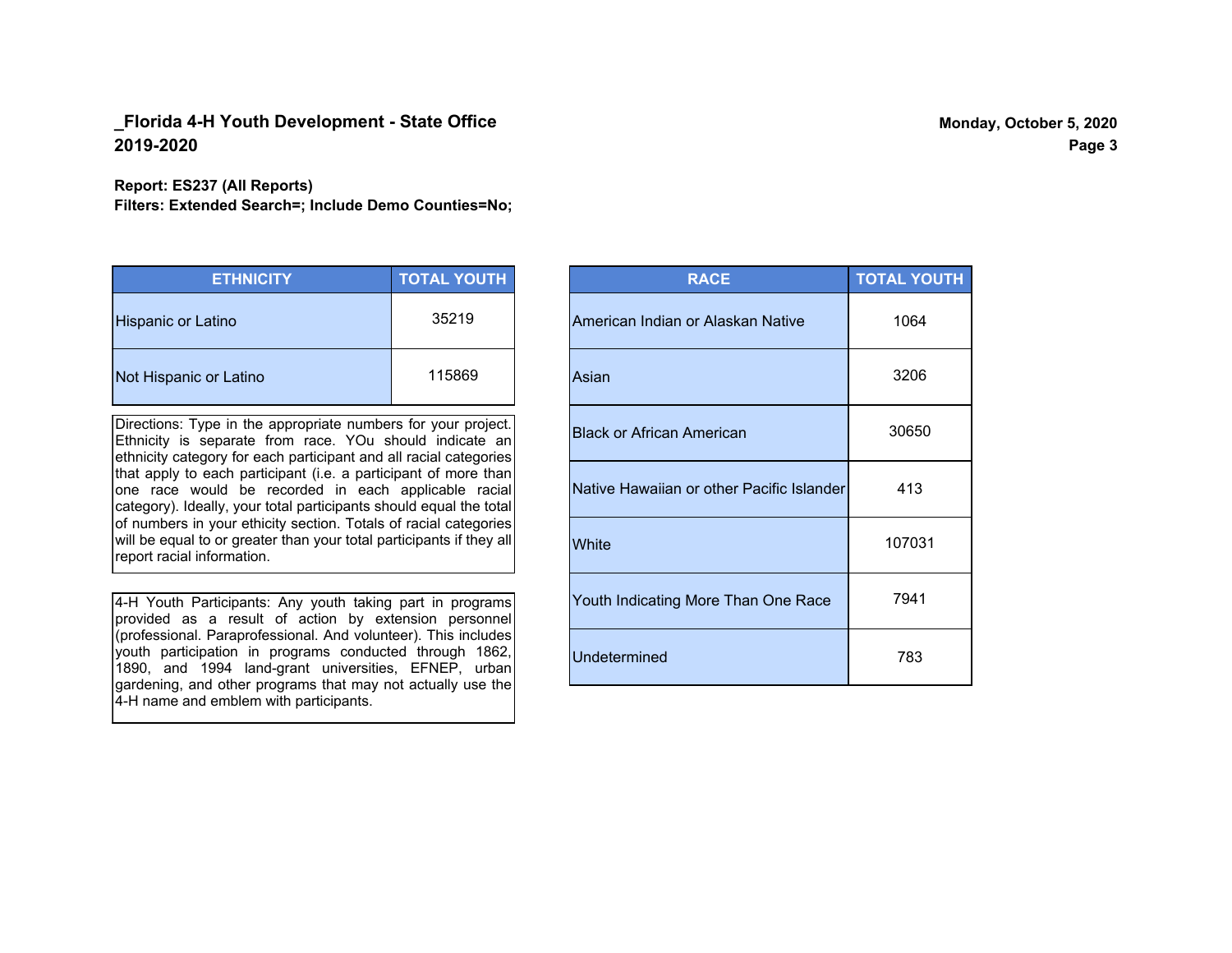**Report: ES237 (All Reports)**

**Filters: Extended Search=; Include Demo Counties=No;**

| <b>Total Number of</b><br><b>Adult Volunteers</b> | <b>Total Number of</b><br><b>Youth Volunteers</b> | Total |
|---------------------------------------------------|---------------------------------------------------|-------|
| 6037                                              | 1784                                              | 7821  |

Adult Volunteer: Unpaid support for the 4-H program by an individual beyond high school age.

Youth Volunteer: Unpaid support for the 4-H program by a person who has not yet graduated from high school.

**Page 4**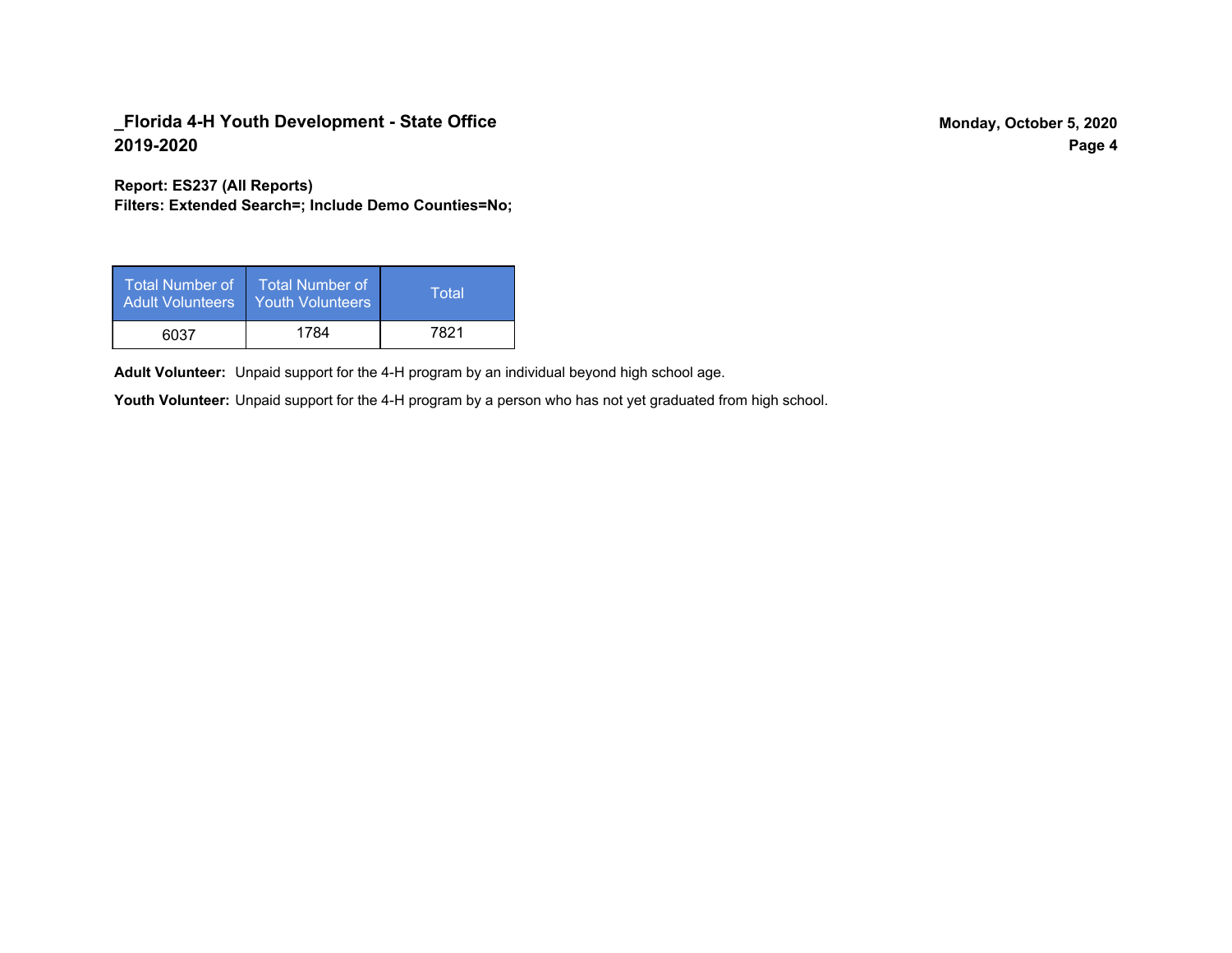#### **Ag in the Classroom**

| : Agriculture Awareness                               | 8126        |
|-------------------------------------------------------|-------------|
| School Enrichment - Agriculture Awareness             | 6200        |
| School Enrichment - Pizza Garden                      | 1196        |
|                                                       | 15522       |
| <b>Animals</b>                                        |             |
| (4-H Cloverbuds- ANIMALS & PETS)-retired project      | 60          |
| (CAGED BIRDS) Retired Project                         | 0           |
| (GOATS) Retired Project                               | $\mathbf 0$ |
| (GOATS-Pygmy) Retired Project                         | $\mathbf 0$ |
| (HORSE - Advanced Horsemanship) Retired Project       | $\mathbf 0$ |
| (HORSE - Horsemanship Science) Retired Project        | 1           |
| (LLAMAS AND ALPACAS)-retired project                  | $\mathbf 0$ |
| (POCKET PETS) Retired Project                         | 0           |
| <b>ANIMAL SCIENCES</b>                                | 2159        |
| <b>BEEF</b>                                           | 1769        |
| <b>CATS</b>                                           | 84          |
| <b>DAIRY CATTLE</b>                                   | 1758        |
| <b>DOGS</b>                                           | 1064        |
| GOATS (Dairy)                                         | 356         |
| GOATS (Meat)                                          | 258         |
| <b>HORSE</b>                                          | 1121        |
| HORSE (Horseless Horse)                               | 162         |
| <b>PETS</b>                                           | 146         |
| <b>POULTRY</b>                                        | 14743       |
| <b>RABBITS</b>                                        | 2229        |
| <b>SHEEP</b>                                          | 184         |
| <b>SWINE</b>                                          | 2775        |
|                                                       | 28869       |
| <b>Biological Sciences</b>                            |             |
| (4-H Cloverbuds-SCIENCE & TECHNOLOGY) Retired Project | 0           |
| (Marine/Aquatic- AQUARIUMS) Retired Project           | 0           |
| (Marine/Aquatic- WETLANDS) Retired Project            | 1           |
| (Sciences- WINGS) Retired Project                     | 0           |
| (Wildlife - Bats) Retired Project                     | 0           |
| (Wildlife - Butterflies- WINGS) Retired Project       | $\mathbf 0$ |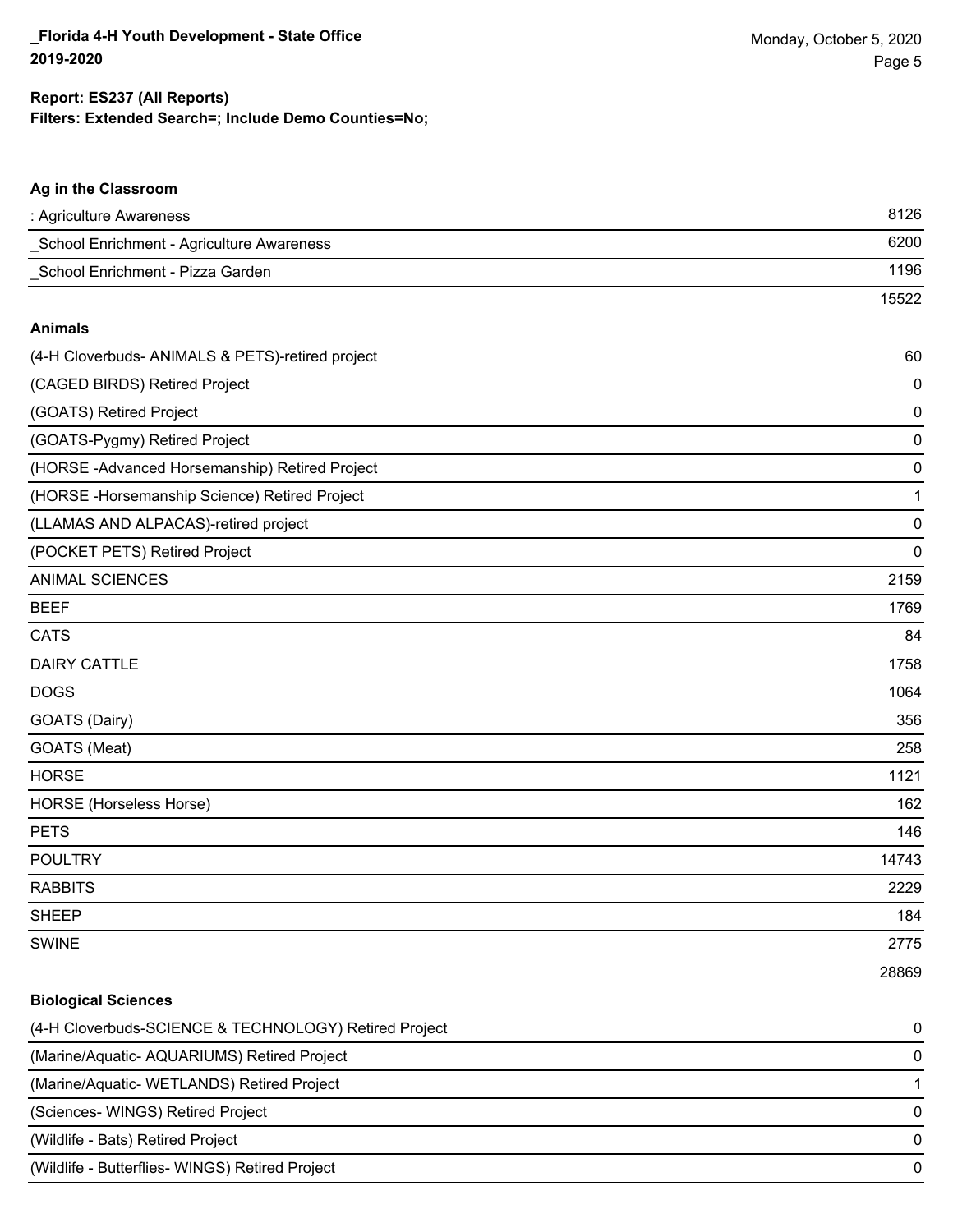### **Filters: Extended Search=; Include Demo Counties=No; Report: ES237 (All Reports)**

| (Wildlife- BLUEBIRDS) Retired Project                     | 0              |
|-----------------------------------------------------------|----------------|
| : ABCs of ENTOMOLOGY                                      | 1459           |
| : Entomology-Apiary/Beekeeping                            | 1103           |
| : Meat Sciences                                           | 39             |
| : Natural Sciences                                        | 915            |
| School Enrichment - Embryology                            | 11228          |
| School Enrichment- Natural Sciences                       | 400            |
| <b>INSECTS (ENTOMOLOGY)</b>                               | 267            |
| MARINE SCIENCE AND AQUATIC SCIENCES                       | 1060           |
| <b>SCIENCE DISCOVERY</b>                                  | 3461           |
| <b>VETERINARY SCIENCE</b>                                 | 304            |
|                                                           | 20237          |
| <b>Civic Engagement</b>                                   |                |
| (4-H Cloverbuds- CITIZENSHIP)-retired project             | 8              |
| (Citizenship-INTERGENERATIONAL) Retired Project           | 0              |
| <b>CITIZENSHIP</b>                                        | n744           |
| CITIZENSHIP-COMMUNITY SERVICE                             | 2688           |
| CULTURAL AND GLOBAL EDUCATION                             | 582            |
|                                                           | 4022           |
| <b>Communications and Expressive Arts</b>                 |                |
| (4-H Cloverbuds- COMMUNICATIONS) Retired Project          | $\overline{2}$ |
| (4-H Cloverbuds- VISUAL-LEISURE ARTS) Retired Project     | $\mathbf 0$    |
| (FILMMAKING) Retired Project                              | 0              |
| (LEISURE ARTS- Arts & Crafts) Retired Project             | 15             |
| (Leisure Arts- COLLECTIBLES) Retired Project              | 0              |
| (PHOTOGRAPHY) Retired Project                             | 3              |
| (PUBLIC SPEAKING) Retired Project                         | 1              |
| (VISUAL ARTS) Retired Project                             | 0              |
| School Enrichment - 4-H Tropicana Public Speaking Program | 58024          |
| COMMUNICATIONS AND PUBLIC SPEAKING                        | 2146           |
| <b>EXPRESSIVE ARTS</b>                                    | 774            |
| <b>VISUAL ARTS</b>                                        | 538            |
|                                                           | 61503          |
| <b>Community / Volunteer Service</b>                      |                |

#### (Citizenship-PUBLIC ADVENTURES) Retired Project 0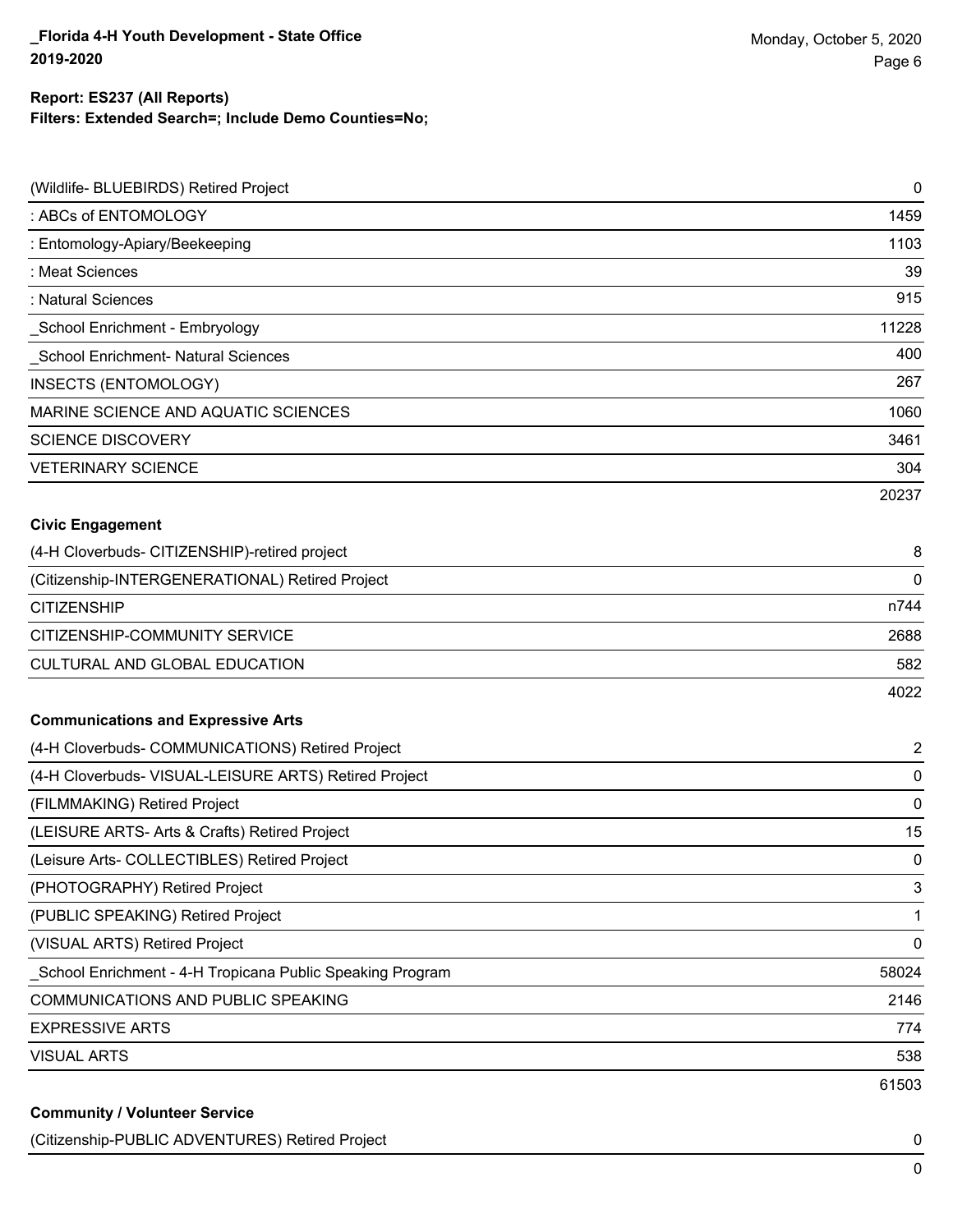| <b>Consumer and Family Science</b>                           |      |
|--------------------------------------------------------------|------|
| (4-H Cloverbuds- CLOTHING) Retired project                   | 2    |
| (CHILD DEVELOPMENT Babysitting) Retired Project              | 0    |
| (Clothing - SELECTION) Retired Project                       | 1    |
| (Clothing - SEWING) Retired Project                          | 2    |
| (Clothing-Sewing- QUILTING) Retired Project                  | 0    |
| (CONSUMER EDUCATION AND SHOPPING) Retired Project            | 0    |
| (Human Development - Talking with TJ) Retired Project        | 0    |
| (HUMAN DEVELOPMENT) Retired Project                          | 0    |
| (Human Development-CHOICES) Retired Project                  | 0    |
| (Money Management - FINANCIAL CHAMPIONS) Retired Project     | 0    |
| : Consumer Choices Event                                     | 65   |
| 4-H CLOVERBUDS                                               | 3913 |
| Animal Science- ALL ABOUT ANIMALS                            | 0    |
| Animal Sciences- LIVESTOCK JUDGING                           | 0    |
| Animals-PETS/SMALL ANIMALS                                   | 0    |
| CHILD DEVELOPMENT & CHILD CARE                               | 46   |
| Citizenship-SERVICE LEARNING                                 | 0    |
| <b>CLOTHING &amp; SEWING</b>                                 | 981  |
| <b>Exploring Farm Animals</b>                                | 0    |
| Hog-n-Ham Project                                            | 0    |
| <b>Marine Science</b>                                        | 0    |
| <b>MONEY MANAGEMENT</b>                                      | 1429 |
| Performing Arts-DANCE/MOVEMENT                               | 0    |
| Pet Pals                                                     | 0    |
| Plant Pals, K-3 (5-8 yrs)                                    | 0    |
| test                                                         | 0    |
| Wildlife - Birds                                             | 0    |
|                                                              | 6439 |
| <b>Environmental Education / Earth Sciences</b>              |      |
| (4-H Cloverbuds- ENVIRONMENT-Earth Sciences) Retired Project | 3    |
|                                                              |      |

| $\tau$ is closed based to subsequently the factor color local state in equal to $\tau$ | $\cdot$ |
|----------------------------------------------------------------------------------------|---------|
| : Recycling                                                                            | 84      |
| : Water Education                                                                      | 920     |
| School Enrichment - Project Learning Tree                                              |         |
| School Enrichment- Environmental Sciences                                              | 1209    |
| EARTH SCIENCES                                                                         | 352     |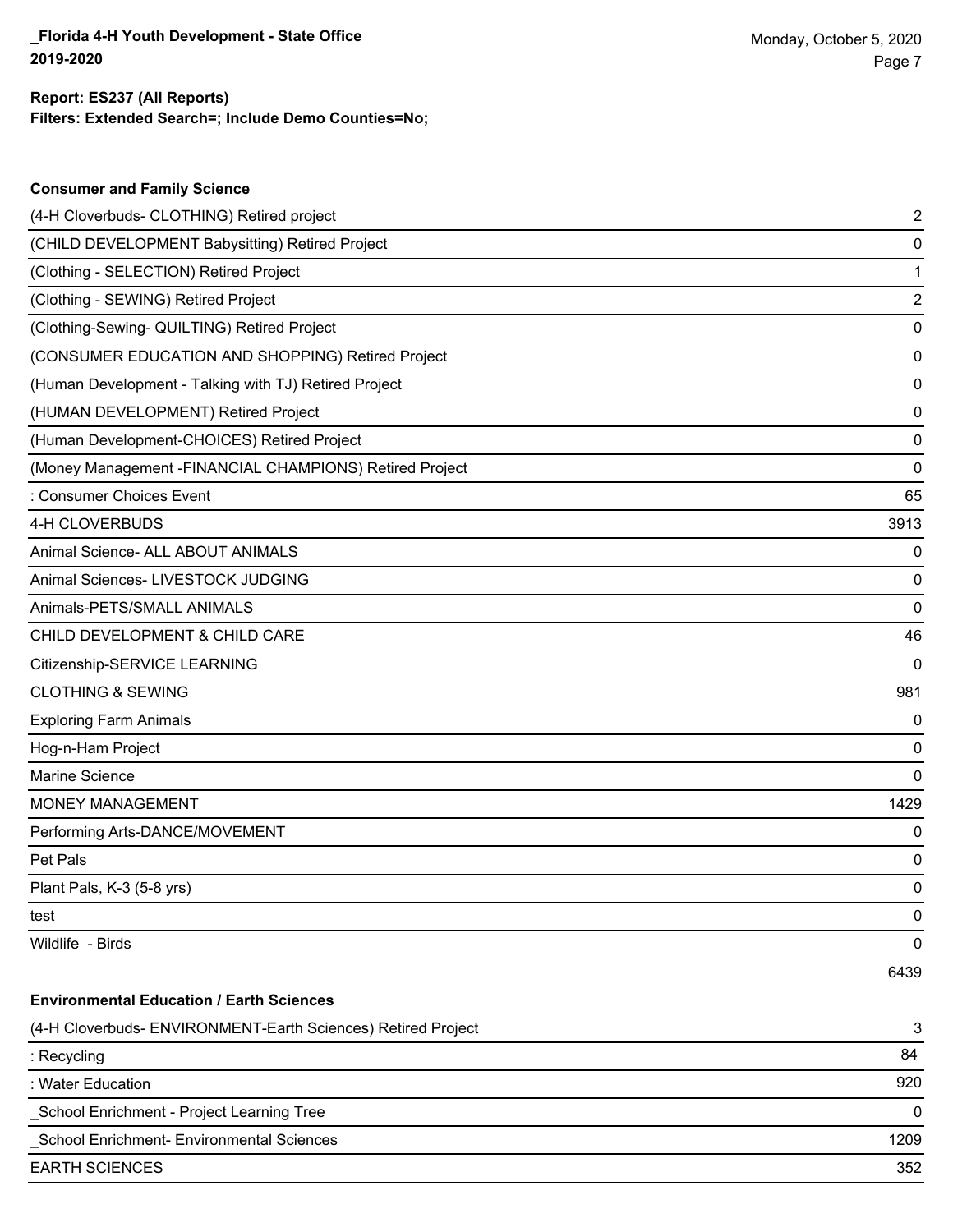#### **Filters: Extended Search=; Include Demo Counties=No; Report: ES237 (All Reports)**

| <b>ENERGY</b>                  | 140   |
|--------------------------------|-------|
| <b>ENVIRONMENTAL SCIENCES</b>  | 2317  |
| <b>FORESTRY</b>                | 163   |
| <b>OUTDOOR EDUCATION</b>       | 1626  |
| SOIL AND WATER SCIENCES        | 735   |
| <b>SPORTFISHING</b>            | 309   |
| <b>SS - SHOOTING SPORTS</b>    | 998   |
| <b>SS-ARCHERY</b>              | 953   |
| SS-HUNTING 10y/o               | 40    |
| SS-MUZZLELOADING 12y/o         | 13    |
| SS-RIFLE, AIR                  | 78    |
| SS- RIFLE, SMALL BORE          | 64    |
| SS-SHOTGUN 10y/o               | 102   |
| <b>WILDLIFE &amp; HABITATS</b> | 2755  |
|                                | 12861 |

### **Foods and Nutrition**

| (4-H Cloverbuds- FOODS & NUTRITION) Retired Project   | $\overline{2}$ |
|-------------------------------------------------------|----------------|
| (Food - SPORTS NUTRITION) Retired Project             | 0              |
| (FOOD AND FOOD PRESERVATION SCIENCES) Retired Project | 0              |
| (FOOD PREP AND COOKING) Retired Project               | 4              |
| (Food Prep- BREADS & BREADMAKING) Retired Project     | 0              |
| (Food Prep- DAIRY FOODS) Retired Project              | 0              |
| (Food Prep- MICROWAVE MAGIC) Retired Project          | 0              |
| (Food Science-FOOD PRESERVATION) Retired Project      | 0              |
| School Enrichment - Up for the Challenge              | 0              |
| School Enrichment - YUM                               | $\mathbf{0}$   |
| <b>School Enrichment - YUMMEE</b>                     | 0              |
| <b>School Enrichment- Nutrition</b>                   | 4971           |
| <b>FOOD &amp; NUTRITION</b>                           | 2782           |
|                                                       | 7759           |

### **Health**

| (Health-HEALTH ROCKS) Retired Project       | $\Omega$ |
|---------------------------------------------|----------|
| (HEALTH: PHYSICAL ACTIVITY) Retired Project | 3        |
| : Healthy Living                            | 1322     |
| PERSONAL WELL BEING                         | 1943     |
|                                             | 3268     |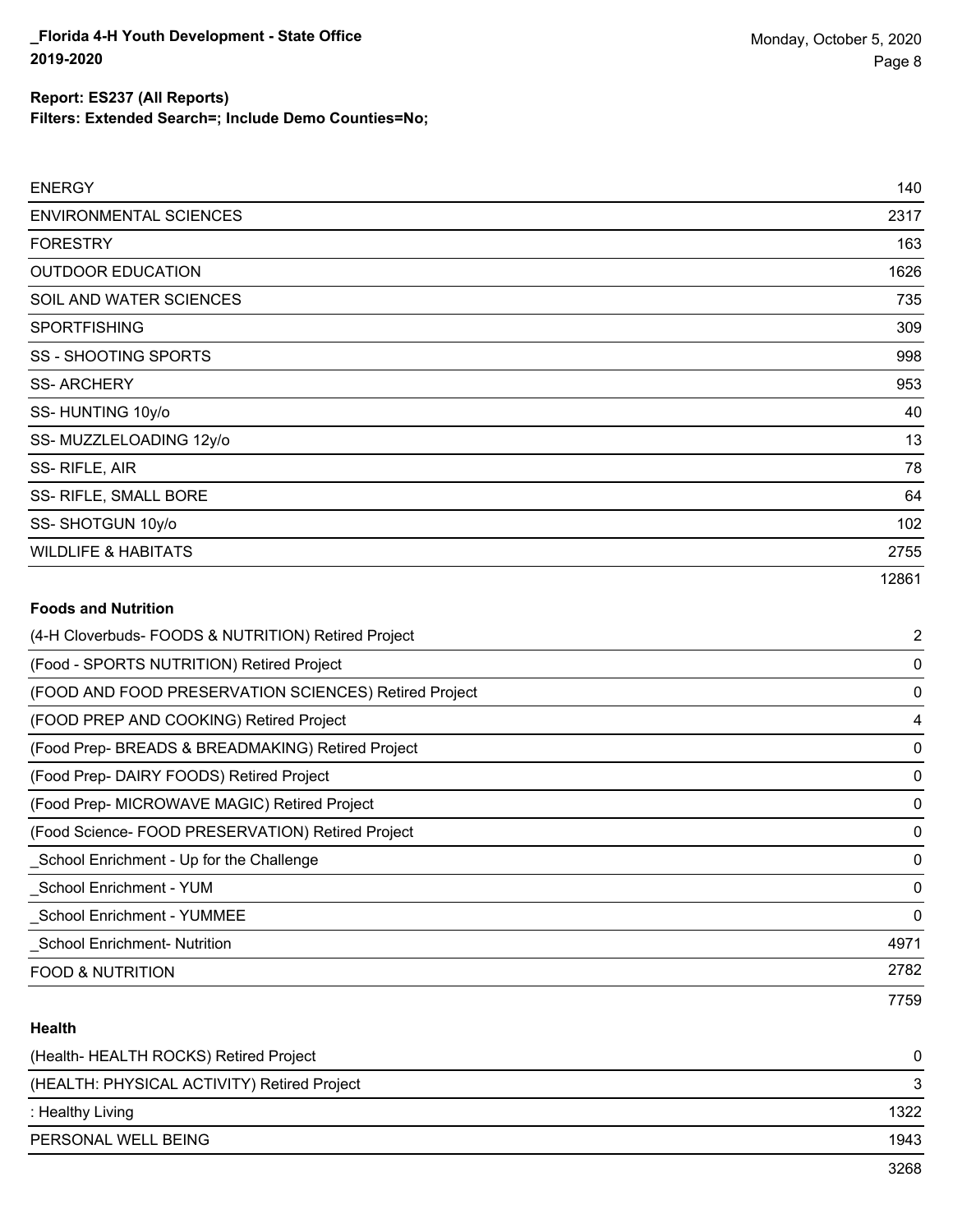14277

#### **Filters: Extended Search=; Include Demo Counties=No; Report: ES237 (All Reports)**

| <b>Leadership and Personal Development</b>                 |                         |
|------------------------------------------------------------|-------------------------|
| (4-H Cloverbuds- LEADERSHIP) Retired Project               | 1                       |
| (4-H Cloverbuds_DISCOVERY Projects) Retired Project        | 0                       |
| (Home Environment- CHANGING SPACES) Retired Project        | 0                       |
| (Plant Sciences - Mowing for Money) Retired Project        | 0                       |
| (Workforce Prep- CAREER DEVELOPMENT) Retired Project       | 0                       |
| (Workforce Prep- ENTREPRENEURSHIP) Retired Project         | 0                       |
| : Character Education                                      | 82                      |
| : Personal Development                                     | 1185                    |
| <b>EXPLORING 4-H</b>                                       | 4086                    |
| LEADERSHIP DEVELOPMENT                                     | 1630                    |
| <b>WORKPLACE PREPARATION</b>                               | 128                     |
|                                                            | 7112                    |
| <b>Personal Safety</b>                                     |                         |
| (Health and Safety- ATV SAFETY) Retired Project            | 0                       |
| (Health- EMERGENCY PREPARDNESS) Retired Project            | 0                       |
| <b>ATV SAFETY</b>                                          | 32                      |
| <b>SAFETY</b>                                              | 830                     |
|                                                            | 862                     |
| <b>Physical Sciences</b>                                   |                         |
| (ASTRONOMY) Retired Project                                | 0                       |
| : Weather and Climate                                      | 0                       |
| <b>AEROSPACE</b>                                           | 623                     |
|                                                            | 623                     |
| <b>Plant Science</b>                                       |                         |
| (4-H Cloverbuds- PLANT SCIENCES-Gardening) Retired Project | $\overline{\mathbf{c}}$ |
| (GROWING CITRUS) Retired Project                           | 9                       |
| (Plant Sciences-GARDENING) Retired Project                 | 6                       |
| (Plants - Gardening - FLOWERS) Retired Project             | 0                       |
| (Plants - Gardening - VEGETABLES) Retired Project          | 3                       |
| (Plants - Gardening-CONTAINER GARDENING) Retired Project   | 1                       |
| School Enrichment- Gardening and Plants                    | 6691                    |
| <b>GARDENING AND PLANTS</b>                                | 7319                    |
| GARDENING AND PLANTS: JR MASTER GARDENER                   | 246                     |